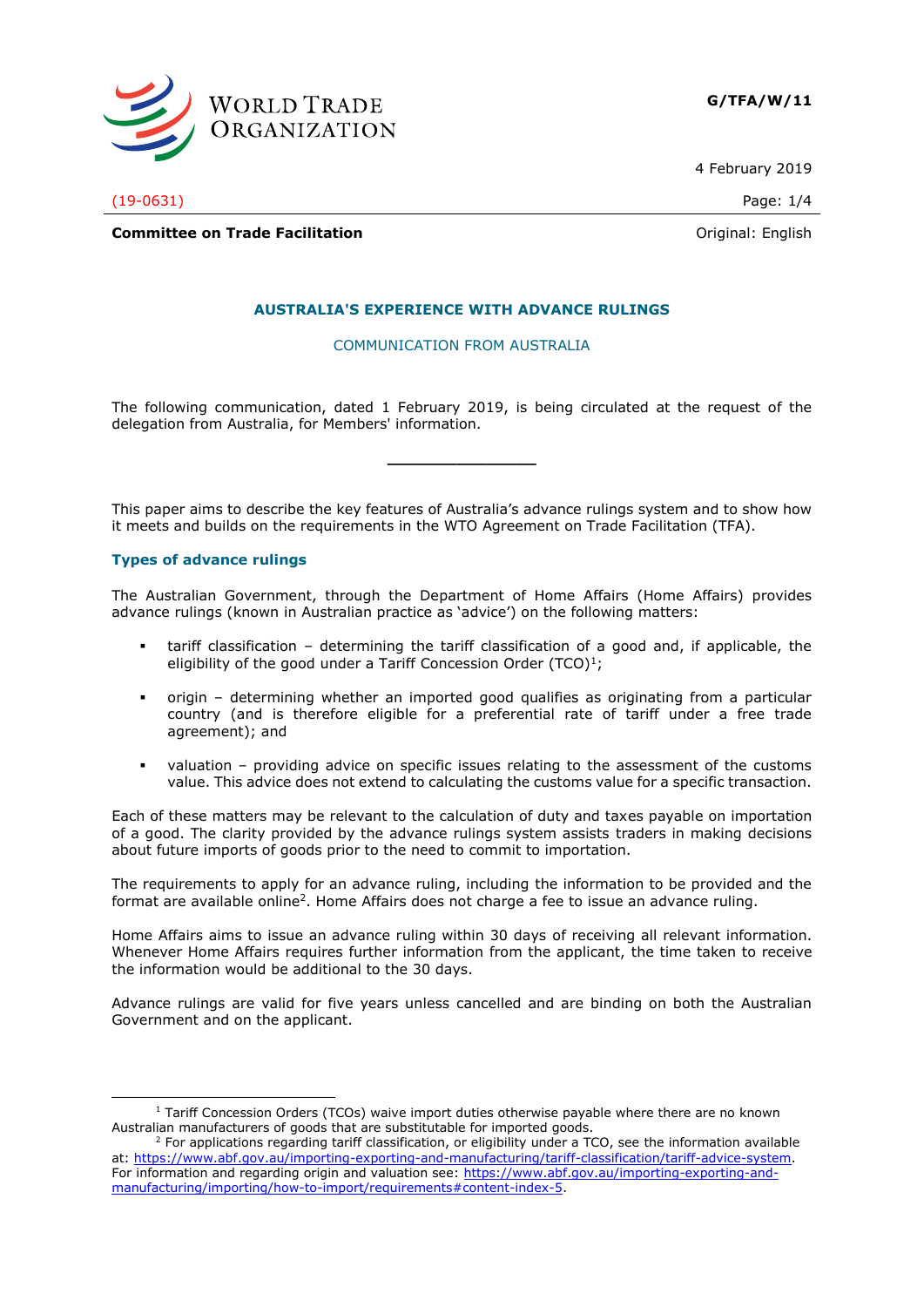#### **Benefits of advance rulings**

Advance rulings are a proven trade facilitation tool for both traders and customs administrations that enhance the certainty and predictability of customs operations. Benefits include:

- traders obtain precise and binding information in advance of the actual transaction and for similar transactions during a specified period in future. This allows them to make commercial decisions with certainty e.g. knowing that a particular good will be eligible for preferential tariff treatment from an FTA partner would reduce the cost of the good;
- clearance processes may be quicker and delays reduced because officials have already considered and decided on certain matters before importation;
- disputes with customs staff on tariff, valuation and origin issues are reduced because any discussion needed has already taken place before the advance ruling is issued, or in a review process if that has taken place;
- increased cooperation and greater trust between traders and customs authorities;
- greater consistency in decisions relating to tariff, valuation and origin issues through centralised decision-making and publication of tariff classification precedents, and improved industry compliance with tariff laws; and
- more accurate trade statistics.

### **When an advance ruling may be refused**

Home Affairs may refuse to issue an advance ruling in certain circumstances, including:

- when the Administrative Appeals Tribunal (AAT) or the Federal Court of Australia is considering a decision involving identical or similar goods, or such a body has made a decision and it is still in the appeal period. In such cases, the application may be held over until the matter is settled rather than rejected;
- when goods which are an exact match for goods that are subject to a tariff precedent (see below);
- when Home Affairs has already made a decision on the classification of the goods, for example, a customs official has determined that the classification of a good advised by the importer is incorrect and classified the good elsewhere;
- for goods from multiple suppliers;
- . the classification of the goods is already being considered as part of an active TCO application submitted by the same applicant; and
- failure to provide Home Affairs with all relevant information.

### **Amendment or cancellation of an advance ruling**

Advance rulings may be amended or cancelled in certain circumstances, including if:

- a legislative amendment results in changes to tariff schedules;
- full disclosure of relevant information was not made in the application:
- information provided with the application was incorrect, false or misleading;
- conflicting advance rulings have been issued for goods of the same class or kind;
- the advance ruling has been reviewed internally;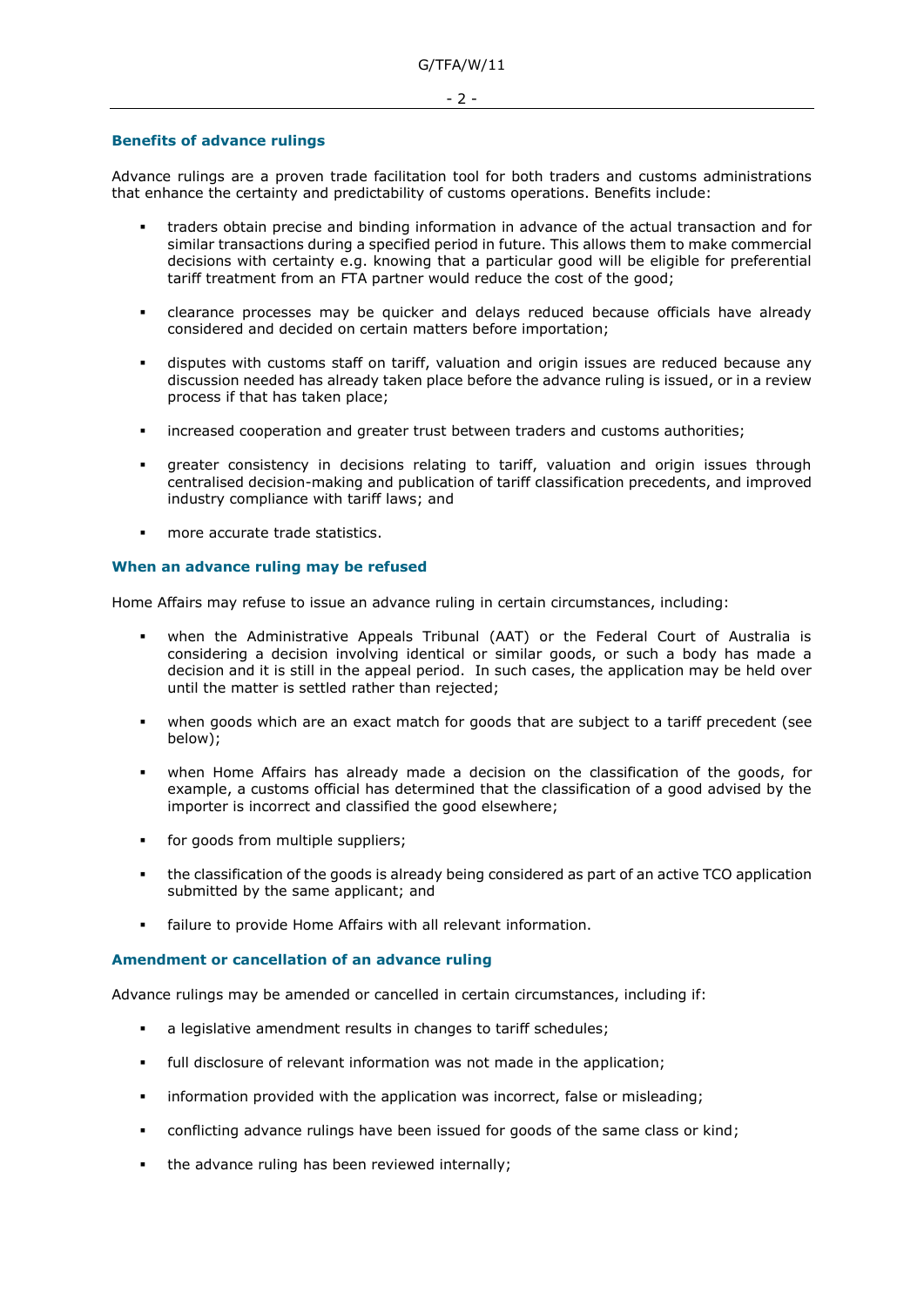- a decision of either the AAT or the Federal Court modifies a decision based on the advanced ruling; or
- Home Affairs changes its interpretation of the relevant legislation.

Where an advanced ruling is amended or cancelled, the applicant will be advised in writing regarding the reasons for the amendment or cancellation.

The consequences for an importer of Home Affairs amending or cancelling an advance ruling depend on the reason for the cancellation or amendment:

- if the advance ruling is incorrect because information provided with the application was incomplete, incorrect, false or misleading, the ruling is invalid. The importer is required to pay the correct amount of revenue on all goods imported under the advance ruling and to repay any refunds obtained on the basis of the advance ruling. The importer may be subject to penalties or other law-enforcement action;
- if the advance ruling is amended because of changes to legislation, the duty and taxes payable will depend on the law applying at the time the goods are entered for home consumption;
- if the advance ruling is cancelled or amended because of a change in interpretation of the law that results in a higher rate of duty being payable, then:
	- $\circ$  goods imported within the tariff advice validity period are protected and are subject to the lower rate of duty;
	- $\circ$  goods in transit to Australia on the day the tariff advice was cancelled or amended that are entered for home consumption within 28 days of the day of cancellation would generally pay the lower rate of duty (note that 'in-transit' provisions are applied at the discretion of Home Affairs); and
	- o goods imported subsequently would pay the higher rate of duty; and
- if the advance ruling is cancelled or amended because of a change in interpretation of the law that results in a lower rate duty being payable, the importer is eligible to receive a refund of any overpaid duty.

## **Review processes for advanced rulings**

If an applicant considers an advance ruling to be incorrect, the applicant may seek internal review by the person who issued the advance ruling.

If the applicant considers the advance ruling to be incorrect following this review, the applicant may request a formal review. The review is conducted by a Home Affairs official who is either more senior or from a different area.

For external review, if the applicant considers an advance ruling to be incorrect, after importing the good concerned and paying duty and taxes under protest, the applicant is entitled to challenge the Home Affairs decision in the AAT. This right exists whether or not the advance ruling was subject to internal review by Home Affairs.

Following the AAT decision, either party to the AAT decision may appeal to the Federal Court if it believes the AAT decision was incorrect on a point of law. Note that it is possible to challenge the payment of duties directly in the Federal Court if the applicant believes an error of law was made.

Once the matter is finally decided, Home Affairs would amend or cancel the advance ruling if warranted by the AAT or court decision.